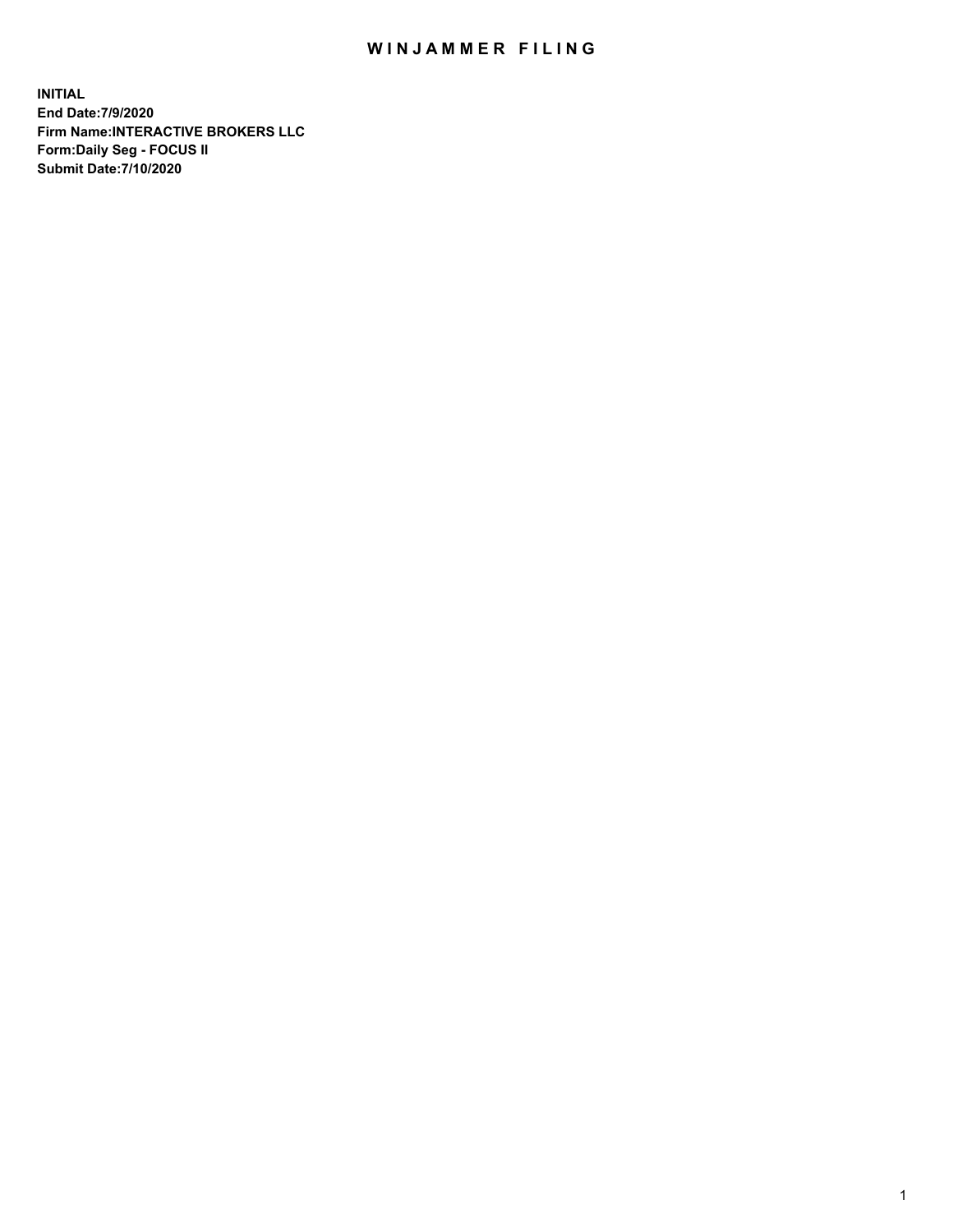**INITIAL End Date:7/9/2020 Firm Name:INTERACTIVE BROKERS LLC Form:Daily Seg - FOCUS II Submit Date:7/10/2020 Daily Segregation - Cover Page**

| Name of Company                                                                                                                                                                                                                                                                                                                | <b>INTERACTIVE BROKERS LLC</b>                                                      |
|--------------------------------------------------------------------------------------------------------------------------------------------------------------------------------------------------------------------------------------------------------------------------------------------------------------------------------|-------------------------------------------------------------------------------------|
| <b>Contact Name</b>                                                                                                                                                                                                                                                                                                            | James Menicucci                                                                     |
| <b>Contact Phone Number</b>                                                                                                                                                                                                                                                                                                    | 203-618-8085                                                                        |
| <b>Contact Email Address</b>                                                                                                                                                                                                                                                                                                   | jmenicucci@interactivebrokers.c<br>om                                               |
| FCM's Customer Segregated Funds Residual Interest Target (choose one):<br>a. Minimum dollar amount: ; or<br>b. Minimum percentage of customer segregated funds required:%; or<br>c. Dollar amount range between: and; or<br>d. Percentage range of customer segregated funds required between:% and%.                          | $\overline{\mathbf{0}}$<br>$\overline{\mathbf{0}}$<br>155,000,000 245,000,000<br>00 |
| FCM's Customer Secured Amount Funds Residual Interest Target (choose one):<br>a. Minimum dollar amount: ; or<br>b. Minimum percentage of customer secured funds required:%; or<br>c. Dollar amount range between: and; or<br>d. Percentage range of customer secured funds required between:% and%.                            | $\overline{\mathbf{0}}$<br>$\overline{\mathbf{0}}$<br>80,000,000 120,000,000<br>00  |
| FCM's Cleared Swaps Customer Collateral Residual Interest Target (choose one):<br>a. Minimum dollar amount: ; or<br>b. Minimum percentage of cleared swaps customer collateral required:% ; or<br>c. Dollar amount range between: and; or<br>d. Percentage range of cleared swaps customer collateral required between:% and%. | $\frac{0}{0}$<br>0 <sub>0</sub><br>0 <sub>0</sub>                                   |

Attach supporting documents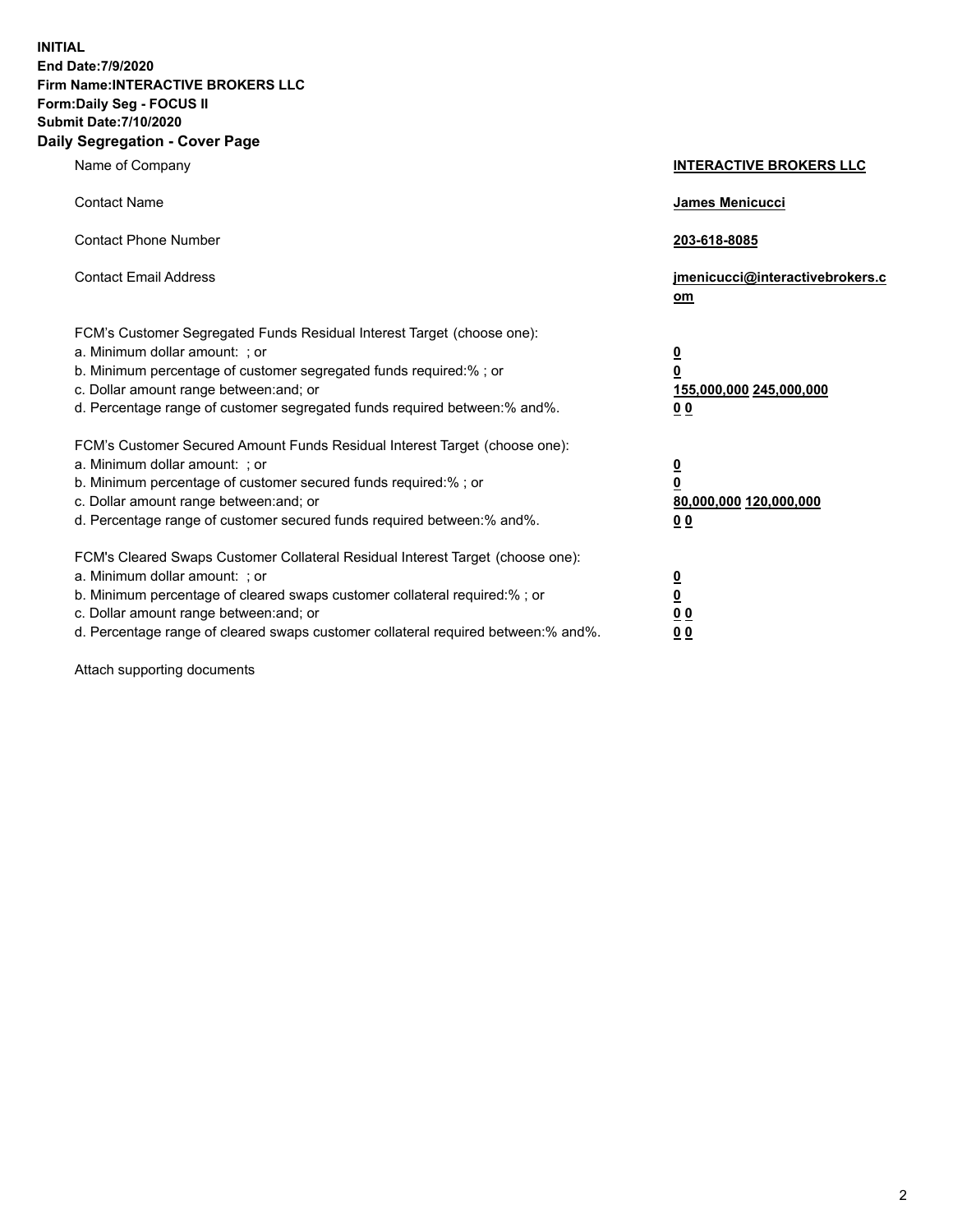**INITIAL End Date:7/9/2020 Firm Name:INTERACTIVE BROKERS LLC Form:Daily Seg - FOCUS II Submit Date:7/10/2020 Daily Segregation - Secured Amounts**

|     | Daily Segregation - Secureu Amounts                                                         |                                      |
|-----|---------------------------------------------------------------------------------------------|--------------------------------------|
|     | Foreign Futures and Foreign Options Secured Amounts                                         |                                      |
|     | Amount required to be set aside pursuant to law, rule or regulation of a foreign            | $0$ [7305]                           |
|     | government or a rule of a self-regulatory organization authorized thereunder                |                                      |
| 1.  | Net ledger balance - Foreign Futures and Foreign Option Trading - All Customers             |                                      |
|     | A. Cash                                                                                     | 602,185,850 [7315]                   |
|     | B. Securities (at market)                                                                   | $0$ [7317]                           |
| 2.  | Net unrealized profit (loss) in open futures contracts traded on a foreign board of trade   | -8,215,914 [7325]                    |
| 3.  | Exchange traded options                                                                     |                                      |
|     | a. Market value of open option contracts purchased on a foreign board of trade              | 3,635,939 [7335]                     |
|     | b. Market value of open contracts granted (sold) on a foreign board of trade                | -1,862,414 [7337]                    |
| 4.  | Net equity (deficit) (add lines 1. 2. and 3.)                                               | 595,743,461 [7345]                   |
| 5.  | Account liquidating to a deficit and account with a debit balances - gross amount           | 5,069 [7351]                         |
|     | Less: amount offset by customer owned securities                                            | 0 [7352] 5,069 [7354]                |
| 6.  | Amount required to be set aside as the secured amount - Net Liquidating Equity              | 595,748,530 [7355]                   |
|     | Method (add lines 4 and 5)                                                                  |                                      |
| 7.  | Greater of amount required to be set aside pursuant to foreign jurisdiction (above) or line | 595,748,530 [7360]                   |
|     | 6.                                                                                          |                                      |
|     | FUNDS DEPOSITED IN SEPARATE REGULATION 30.7 ACCOUNTS                                        |                                      |
| 1.  | Cash in banks                                                                               |                                      |
|     | A. Banks located in the United States                                                       | 107,991,627 [7500]                   |
|     | B. Other banks qualified under Regulation 30.7                                              | 0 [7520] 107,991,627 [7530]          |
| 2.  | Securities                                                                                  |                                      |
|     | A. In safekeeping with banks located in the United States                                   | 479,911,000 [7540]                   |
|     | B. In safekeeping with other banks qualified under Regulation 30.7                          | 0 [7560] 479,911,000 [7570]          |
| 3.  | Equities with registered futures commission merchants                                       |                                      |
|     | A. Cash                                                                                     | $0$ [7580]                           |
|     | <b>B.</b> Securities                                                                        | $0$ [7590]                           |
|     | C. Unrealized gain (loss) on open futures contracts                                         | $0$ [7600]                           |
|     | D. Value of long option contracts                                                           | $0$ [7610]                           |
|     | E. Value of short option contracts                                                          | 0 [7615] 0 [7620]                    |
| 4.  | Amounts held by clearing organizations of foreign boards of trade                           |                                      |
|     | A. Cash                                                                                     | $Q$ [7640]                           |
|     | <b>B.</b> Securities                                                                        | $0$ [7650]                           |
|     | C. Amount due to (from) clearing organization - daily variation                             | $0$ [7660]                           |
|     | D. Value of long option contracts                                                           | $0$ [7670]                           |
|     | E. Value of short option contracts                                                          | 0 [7675] 0 [7680]                    |
| 5.  | Amounts held by members of foreign boards of trade                                          |                                      |
|     | A. Cash                                                                                     | 114,921,610 [7700]                   |
|     | <b>B.</b> Securities                                                                        | $0$ [7710]                           |
|     | C. Unrealized gain (loss) on open futures contracts                                         | 11,962,246 [7720]                    |
|     | D. Value of long option contracts                                                           | 3,635,939 [7730]                     |
|     | E. Value of short option contracts                                                          | <u>-1,862,414</u> [7735] 128,657,381 |
|     |                                                                                             | $[7740]$                             |
| 6.  | Amounts with other depositories designated by a foreign board of trade                      | $0$ [7760]                           |
| 7.  | Segregated funds on hand                                                                    | $0$ [7765]                           |
| 8.  | Total funds in separate section 30.7 accounts                                               | 716,560,008 [7770]                   |
| 9.  | Excess (deficiency) Set Aside for Secured Amount (subtract line 7 Secured Statement         | 120,811,478 [7380]                   |
|     | Page 1 from Line 8)                                                                         |                                      |
| 10. | Management Target Amount for Excess funds in separate section 30.7 accounts                 | 80,000,000 [7780]                    |
| 11. | Excess (deficiency) funds in separate 30.7 accounts over (under) Management Target          | 40,811,478 [7785]                    |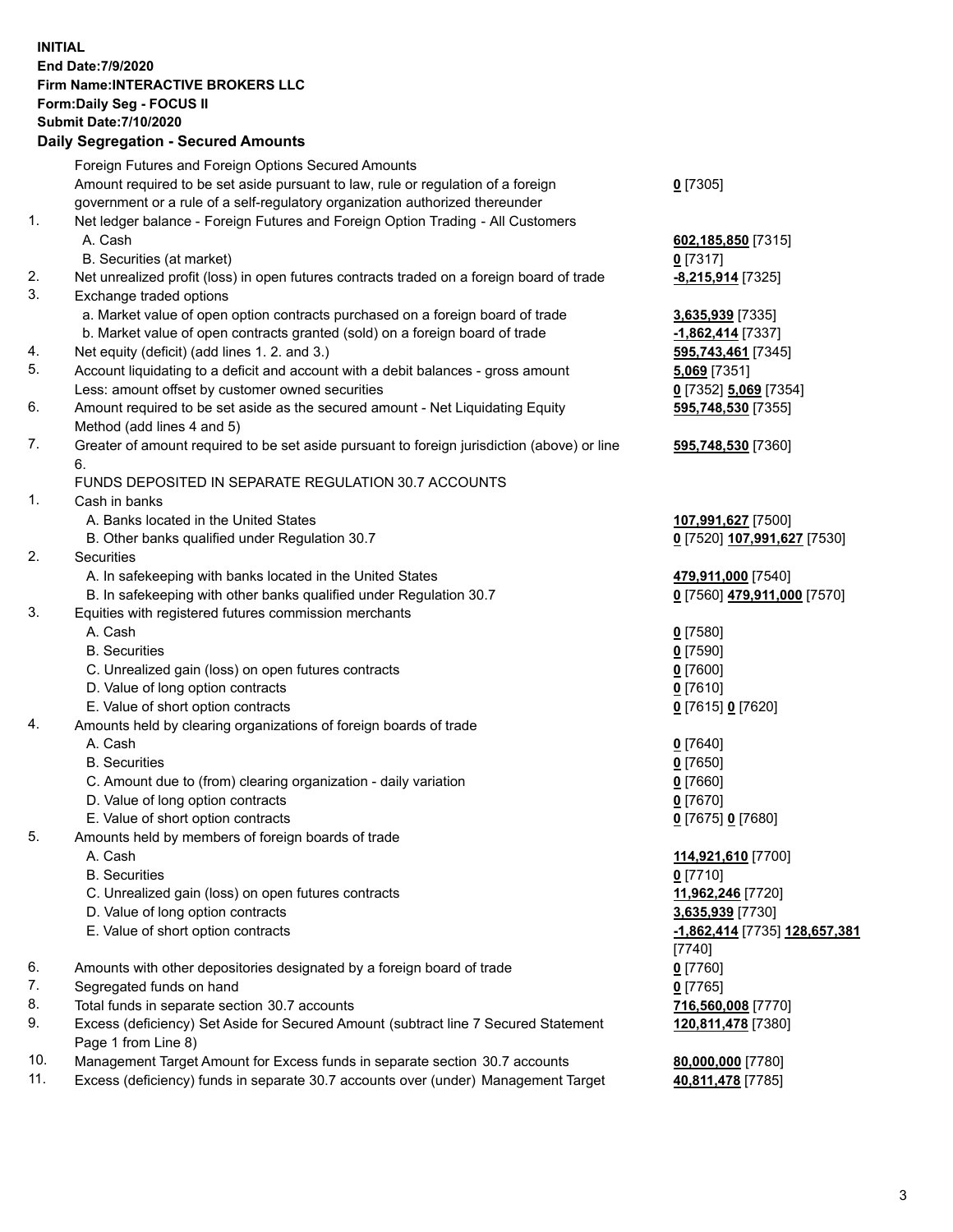**INITIAL End Date:7/9/2020 Firm Name:INTERACTIVE BROKERS LLC Form:Daily Seg - FOCUS II Submit Date:7/10/2020 Daily Segregation - Segregation Statement** SEGREGATION REQUIREMENTS(Section 4d(2) of the CEAct) 1. Net ledger balance A. Cash **5,262,719,794** [7010] B. Securities (at market) **0** [7020] 2. Net unrealized profit (loss) in open futures contracts traded on a contract market **92,926,277** [7030] 3. Exchange traded options A. Add market value of open option contracts purchased on a contract market **263,039,554** [7032] B. Deduct market value of open option contracts granted (sold) on a contract market **-217,751,540** [7033] 4. Net equity (deficit) (add lines 1, 2 and 3) **5,400,934,085** [7040] 5. Accounts liquidating to a deficit and accounts with debit balances - gross amount **6,225,193** [7045] Less: amount offset by customer securities **0** [7047] **6,225,193** [7050] 6. Amount required to be segregated (add lines 4 and 5) **5,407,159,278** [7060] FUNDS IN SEGREGATED ACCOUNTS 7. Deposited in segregated funds bank accounts A. Cash **1,100,680,797** [7070] B. Securities representing investments of customers' funds (at market) **2,597,607,220** [7080] C. Securities held for particular customers or option customers in lieu of cash (at market) **0** [7090] 8. Margins on deposit with derivatives clearing organizations of contract markets A. Cash **6,407,207** [7100] B. Securities representing investments of customers' funds (at market) **1,893,953,940** [7110] C. Securities held for particular customers or option customers in lieu of cash (at market) **0** [7120] 9. Net settlement from (to) derivatives clearing organizations of contract markets **-26,971,377** [7130] 10. Exchange traded options A. Value of open long option contracts **262,850,139** [7132] B. Value of open short option contracts **-217,698,448** [7133] 11. Net equities with other FCMs A. Net liquidating equity **0** [7140] B. Securities representing investments of customers' funds (at market) **0** [7160] C. Securities held for particular customers or option customers in lieu of cash (at market) **0** [7170] 12. Segregated funds on hand **0** [7150] 13. Total amount in segregation (add lines 7 through 12) **5,616,829,478** [7180] 14. Excess (deficiency) funds in segregation (subtract line 6 from line 13) **209,670,200** [7190] 15. Management Target Amount for Excess funds in segregation **155,000,000** [7194] **54,670,200** [7198]

16. Excess (deficiency) funds in segregation over (under) Management Target Amount Excess